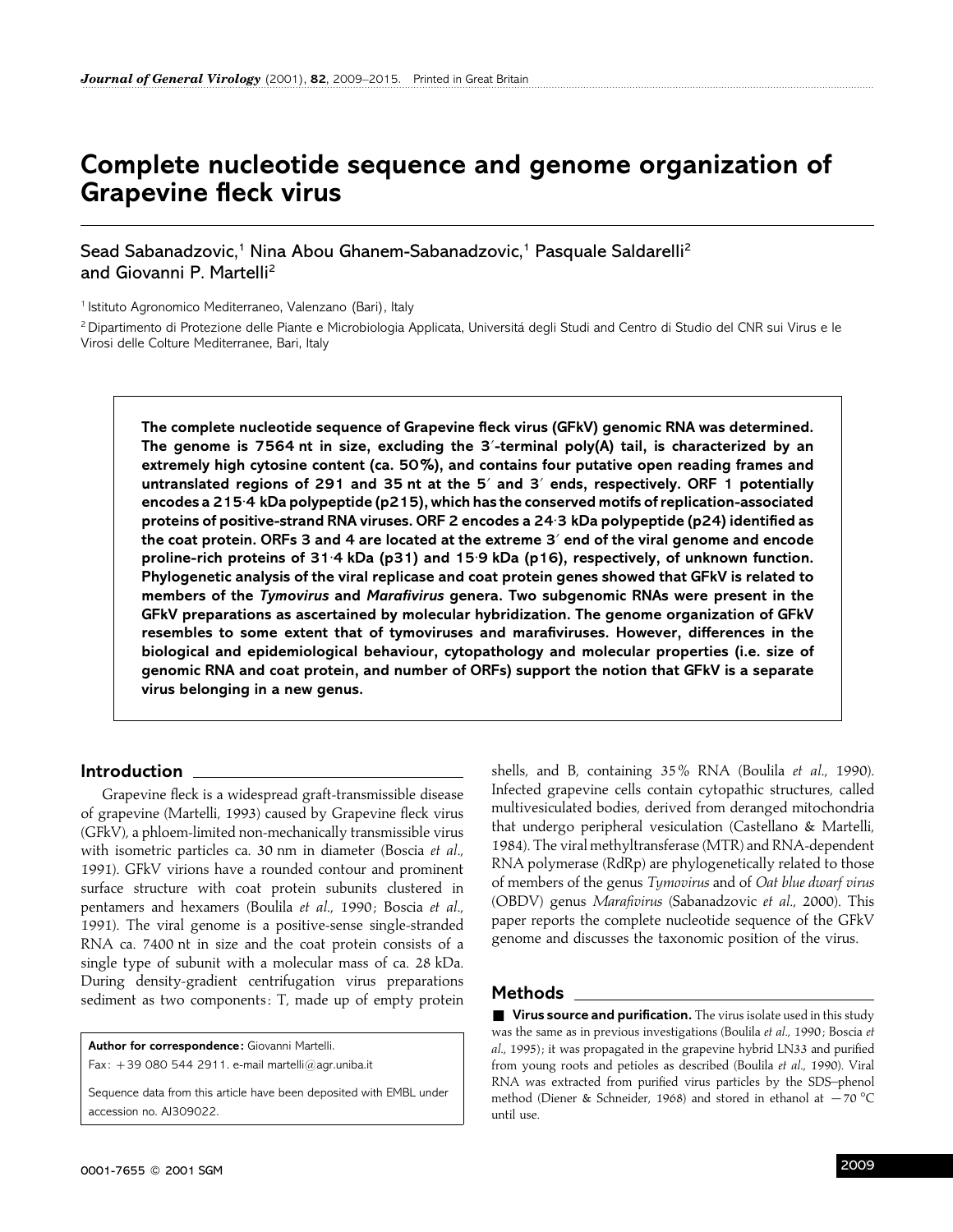

Fig. 1. Schematic representation of the GFkV genome (A) and location of cDNA clones used for its sequencing (B). (A) Boxes represent the ORFs. The putative protein products are indicated above or beside the boxes. (B) Cloning strategy used in GFkV sequencing: a, random primer-generated clones; b, RT–PCR-generated clones using GFkV-specific primers based on sequences of the random-primed cDNA clones; c, 5'-terminal clones generated by RACE–PCR; d, 3'-specific clones generated by dT primers (see Methods).

**Example 2 Cloning and sequencing.** The cloning strategy is shown in Fig. 1. Random primer-generated cDNA was cloned in pGEM-4Z and/or pUC18. The initial clones, encompassing fragments of the virus replication-related proteins and coat protein, were sequenced and used for further cloning, either by primer extension or PCR, to fill the gaps between adjacent clones.

To determine the presence of  $poly(A)$  at the  $3'$  terminus, viral RNA was first submitted to oligo(dT) cellulose chromatography ; oligo(dT) primed cDNAs were then synthesized, cloned and sequenced. The presence of a poly(A) tail was further confirmed by generating dT-primed cDNAs and amplifying the  $3'$  end with an oligo(dT) and the  $3'$ -proximal GFkV-specific primers Fk19 (5' GTCCTCCTACACCTCCCTGTCCAT 3') and Fk3 (5' CCTCATCCGCGGAGTTATCGAAT 3'), complementary to nt 6609–6632 and 6999–7021 of the GFkV genome, respectively.

The  $5'$  end nucleotides were determined using a  $5'/3'$  RACE kit (Roche). Briefly, first strand cDNA was made using AMV RT and the primer FkV5As (5' AAAGGATGCAGAGCACGAAGCGA 3'; complementary to nt 129–151 of the viral genome). The cDNA preparation was divided into two aliquots to be dA- and dG-tailed separately, according to the manufacturer's instructions. Fragments containing the 5' end were then generated by PCR using dC or dT primers combined with the internal GFkV-specific primer FkV55As (5' ACTTGGACAGGG-TGGCGTCAAA 3'), complementary to positions 29-50. Amplified products were cloned using the pGEM-T Easy Vector System (Promega).

All cDNAs, regardless of the vector used, were cloned and subcloned into competent *Escherichia coli* DH5α cells, propagated, and manually sequenced on both strands by the dideoxy chain termination method (Sanger *et al*., 1977).

■ **Sequence analysis.** Nucleic acid and deduced amino acid products were analysed using the DNA Strider 1.1 program (Marck, 1988). Protein sequences were aligned with CLUSTAL W (Thompson *et al*., 1994). The GFkV nucleotide and deduced protein sequences were compared with other viral sequences from the GenBank and EMBL databases using the FASTA (Pearson & Lipman, 1988) and BLAST (Altschul *et al*., 1990) programs. Tentative phylogenetic trees were constructed, and bootstrap analysis performed with the NEIGHBOR, SEQBOOT, PROTDIST and CONSENSE programs of the PHYLIP package (Felsenstein, 1989).

**Northern blot.** Viral nucleic acid preparations, extracted separately from T and B fractions, were analysed electrophoretically under semi-

denaturing conditions in 1% TBE agarose and stained with ethidium bromide. The gel was incubated in 40 mM NaOH and 2±5 mM EDTA for 20 min and treated with  $2 \times SSC$  solution prior to capillary transfer of nucleic acids to Hybond-N + nylon membranes using  $20 \times SSC$  buffer. Membranes were then hybridized at 55 °C with a DIG-labelled cRNA probe complementary to nucleotides 6999–7454, according to the manufacturer's instructions (Roche).

## **Results and Discussion**

The GFkV genome is 7564 nt in size, excluding the poly(A) tail (EMBL accession no. AJ309022). Sequencing was made difficult by the extremely high cytosine content, which led to high compression and termination of readable sequences at the same position in different clones. Over the entire genome length there were two stretches of 13 consecutive cytosine residues (C13), five each of C9, C8 and C7, 12 of C6, and a higher number of C5. A particularly high concentration of C residues occurred in the central part of the genome; for instance, the stretch from nt 2342 to 2441 had 72% C residues. Base ratio was 14±0%A, 16±4%G, 49±8%C and 19±8%T. The cytosine content is higher than that reported for tymoviruses  $(32-42%)$  and the marafivirus OBDV  $(43%)$  (Koenig, 1988; Edwards *et al*., 1997) and resulted in an abundance of proline, serine and leucine in virus-coded proteins. As with *Turnip yellow mosaic virus* (TYMV), such an unusual cytosine content could affect the secondary structure of genomic RNA, producing long C-rich single-stranded regions presumably interacting with coat protein (Hellendoorn *et al*., 1996).

#### **Genome organization**

Computer-assisted analysis of the GFkV sequence showed the presence of four main ORFs (Fig. 1). The first two ORFs were in the same frame, separated by a double stop codon.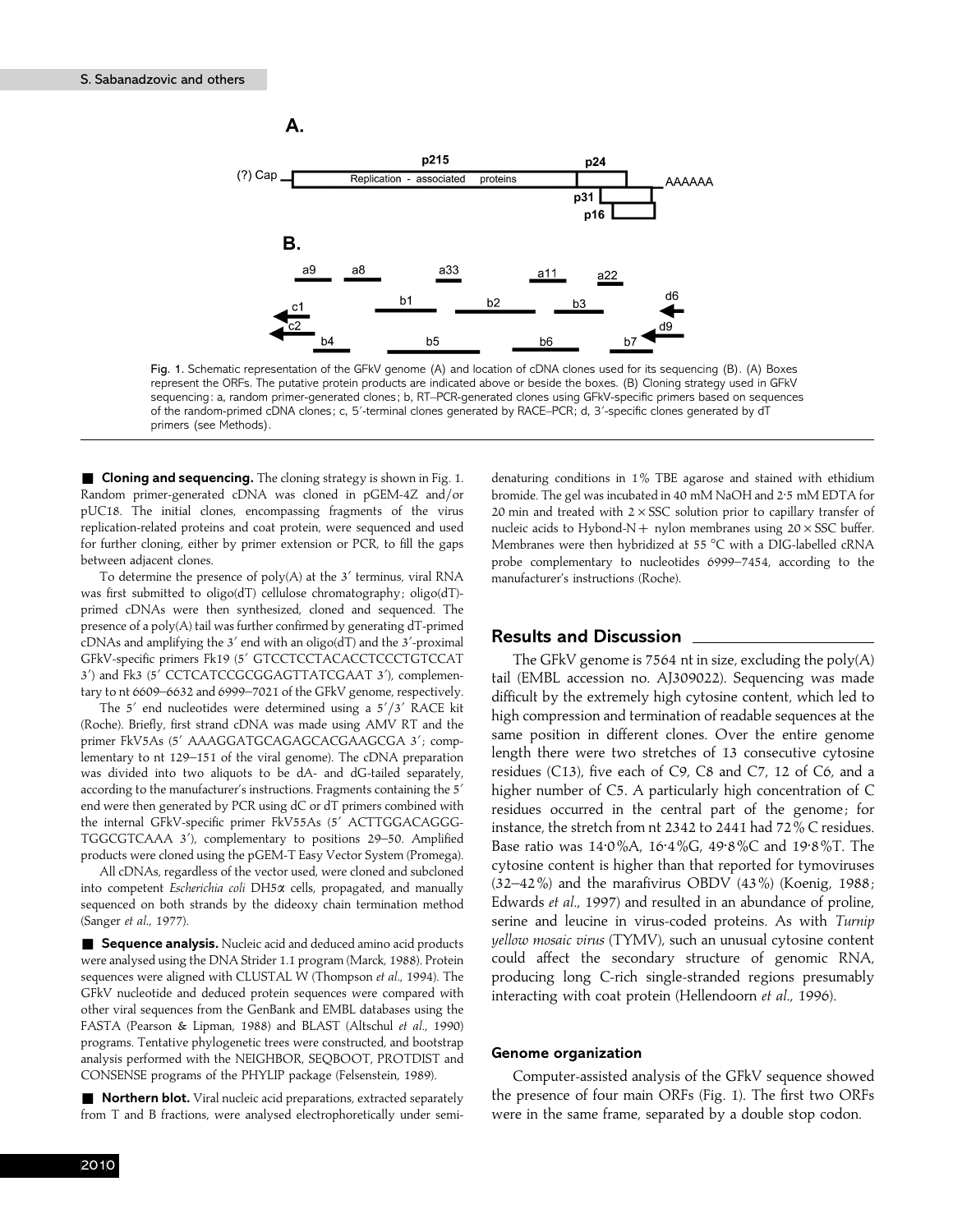

Fig. 2. Comparison of the genome organization of *Turnip yellow mosaic virus* (TYMV; *Tymovirus*), *Oat blue dwarf virus* (OBDV; *Marafivirus*) and *Grapevine fleck virus* (GFkV).

|                                                                                                                                                                                                                                                            |             |  | GFKV (811aa) ALD $C$ LLVSCSAASGIPKEDLWATLCHIFPPSDL----VSDLGLSTNHLTALAFTYQWLVT                                                        |  |  |  |  |  |  |  |  |  |  |
|------------------------------------------------------------------------------------------------------------------------------------------------------------------------------------------------------------------------------------------------------------|-------------|--|--------------------------------------------------------------------------------------------------------------------------------------|--|--|--|--|--|--|--|--|--|--|
|                                                                                                                                                                                                                                                            | <b>OBDV</b> |  | $(736aa)$ AMDCLLVATEQATRISREALWDCLTATCPDSFLDPKSIAQHGLSTDHFVILAHRFSLCAN                                                               |  |  |  |  |  |  |  |  |  |  |
|                                                                                                                                                                                                                                                            | <b>EMV</b>  |  | (773aa) KLNCLLTCFSELSGHSESDLWLSLQSILPDSQLQNPEVSTLGLSTDILTALCFIYHSSVT                                                                 |  |  |  |  |  |  |  |  |  |  |
|                                                                                                                                                                                                                                                            | <b>TYMV</b> |  | $(780aa)$ TLNCLLSAVSDQTKVSEDHLWESLQTILPDSQLRNEEINSLGLSTEHLTALAHLYNFQAT                                                               |  |  |  |  |  |  |  |  |  |  |
|                                                                                                                                                                                                                                                            |             |  |                                                                                                                                      |  |  |  |  |  |  |  |  |  |  |
|                                                                                                                                                                                                                                                            |             |  |                                                                                                                                      |  |  |  |  |  |  |  |  |  |  |
|                                                                                                                                                                                                                                                            | GFkV        |  | ${\tt LRSGELVQRHGLLSAPFAFEITHTPPVPPATVG} {\pmb{H}}{\tt FALS}$                                                                        |  |  |  |  |  |  |  |  |  |  |
|                                                                                                                                                                                                                                                            | <b>OBDV</b> |  | FHSAEHVIQLGMADATSIFMINHTAGSAG-LPGHFSLR                                                                                               |  |  |  |  |  |  |  |  |  |  |
|                                                                                                                                                                                                                                                            | <b>EMV</b>  |  | LHAPSGVYHYGIASSSTVYVIHYQPGPPP----HFSLS                                                                                               |  |  |  |  |  |  |  |  |  |  |
|                                                                                                                                                                                                                                                            | <b>TYMV</b> |  | IYSDRGPILFGPSDTIKRIDITHTTGPPS----HFSPG                                                                                               |  |  |  |  |  |  |  |  |  |  |
|                                                                                                                                                                                                                                                            |             |  | $\mathbf{r}$ , $\mathbf{r}$ , $\mathbf{r}$ , $\mathbf{r}$ , $\mathbf{r}$ , $\mathbf{r}$ , $\mathbf{r}$ , $\mathbf{r}$ , $\mathbf{r}$ |  |  |  |  |  |  |  |  |  |  |
| Fig. 3. Alignment of the amino acid sequence around the conserved Cys and His residues (bold) of the (putative) tymo-like<br>proteases of GFkV and some tymo- and marafiviruses. Asterisks and dots indicate identical and similar residues, respectively. |             |  |                                                                                                                                      |  |  |  |  |  |  |  |  |  |  |
|                                                                                                                                                                                                                                                            |             |  |                                                                                                                                      |  |  |  |  |  |  |  |  |  |  |

ORF 1 started with an AUG at position 292 and ended with an amber stop codon (UAG) at position 6141. The initiation codon was located in a very favourable translation context (Kozak, 1987), fitting perfectly with the consensus sequence [-GCCG(A)CCAUGG- versus -CCCACCAUGG-]. This ORF encoded a putative polypeptide of 1950 aa with a molecular mass of  $215.4$  kDa (p215), identified as the replicationassociated polyprotein (RP) as it contains the conserved motifs of MTR (Rozanov *et al*., 1992 ; Koonin & Dolja, 1993), protease (P-PRO) (Gorbalenya et al., 1991), NTPase/helicase (Gorbalenya & Koonin, 1989) and RdRp of positive-strand RNA viruses (Koonin, 1991 ; Koonin & Dolja, 1993).

Multiple alignment of GFkV RP with the corresponding polyproteins of tymoviruses and OBDV showed similarities in both sequence and position of conserved motifs (Fig. 2). In particular :

(i) The motifs of the putative MTR domain, a hallmark of the alpha-like plant viruses presumably involved in methylation of the 5' cap structure (Mi & Stollar, 1991), were found near the N terminus of the GFkV RP (aa 164–341). Although the presence of a cap structure in GFkV RNA was not experimentally demonstrated, the presence of the MTR motifs and of a guanidine in the first position of the viral genomic RNA suggest that GFkV RNA is capped. Comparison of the GFkV MTR with the corresponding domains of tymo- and marafiviruses showed identity ranging from 46% with *Erysimum latent virus* (ErLV ; Srifah *et al*., 1992) to 56% with OBDV (see also Sabanadzovic *et al*., 2000).

(ii) As with tymoviruses and OBDV (Dreher *et al*., 2000 ; Edwards *et al*., 1997) the MTR domain was followed by an amino acid sequence containing the conserved domain of the putative P-PRO found in a number of alpha-like viruses (Rozanov *et al*., 1995). TYMV P-PRO, the prototype of this group of proteases was shown to be *cis*-acting and composed of aa 731–885 of the TYMV RP protein (Bransom & Dreher, 1994; Rozanov et al., 1995). All amino acids involved in protease activity and their relative distances (Cys-814 and His-900) were conserved in GFkV RP, which also possessed the CLL and  $HF/Y$  motifs conserved in tymoviruses and OBDV (Fig. 3).

(iii) NTPase/helicase motifs I–VI were identified between nt 1043 and 1270 of GFkV RP. The level of identity of this region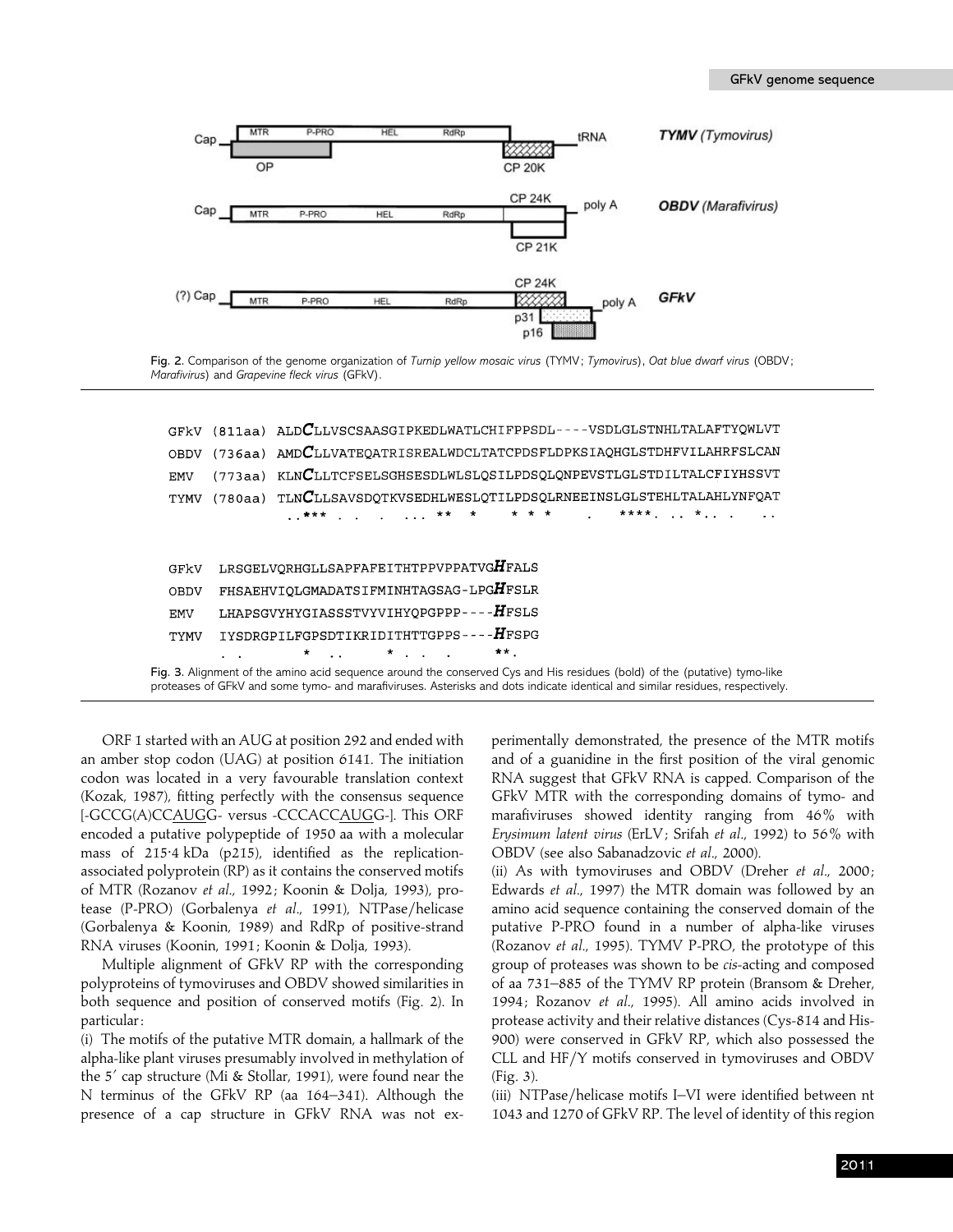

Fig. 4. Phylogenetic analysis of GFkV replicase-associated protein (A) and coat protein (B) with corresponding proteins of some tymo-, marafi-, potex-, carla-, capillo- and trichoviruses. Bootstrap values are shown at branch points. EMBL or GenBank accession numbers of the sequences used in phylogenetic analysis are: Eggplant mosaic virus (EMV; J04374); Kennedya yellow mosaic virus (KYMV; D00637); Scrophularia mottle virus (ScrMV; = Ononis yellow mosaic virus; JO4375); Turnip yellow mosaic (TYMV; X16378); Physalis mottle virus (PhyMV; S97776); Clitoria yellow vein virus (CYVV; AFO35200); Cacao yellow mosaic virus (CYMV; X54354); Chayote mosaic virus (ChMV; AF195000); Calopogonium yellow vein virus (CalYVV; U91413); Dulcamara mottle virus (DuMV; AF035634); Okra mosaic virus (OkMV; AF035202); Wild cucumber mosaic virus (WCMV; AF035633); Oat blue dwarf virus (OBDV; U87832); Poinsettia mosaic virus (PnMV; Al271595); Maize rayado fino virus (MRFV; AF265566). Potato virus X (PVX; X55802), Potato virus M (PVM; D14449), Apple chlorotic leaf spot virus (ACLSV; AI243438). Apple stem grooving virus (ASGV; D14995) and Barley yellow dwarf virus, isolate PAV-129 (BYDV; AF218798) were used as outgroups.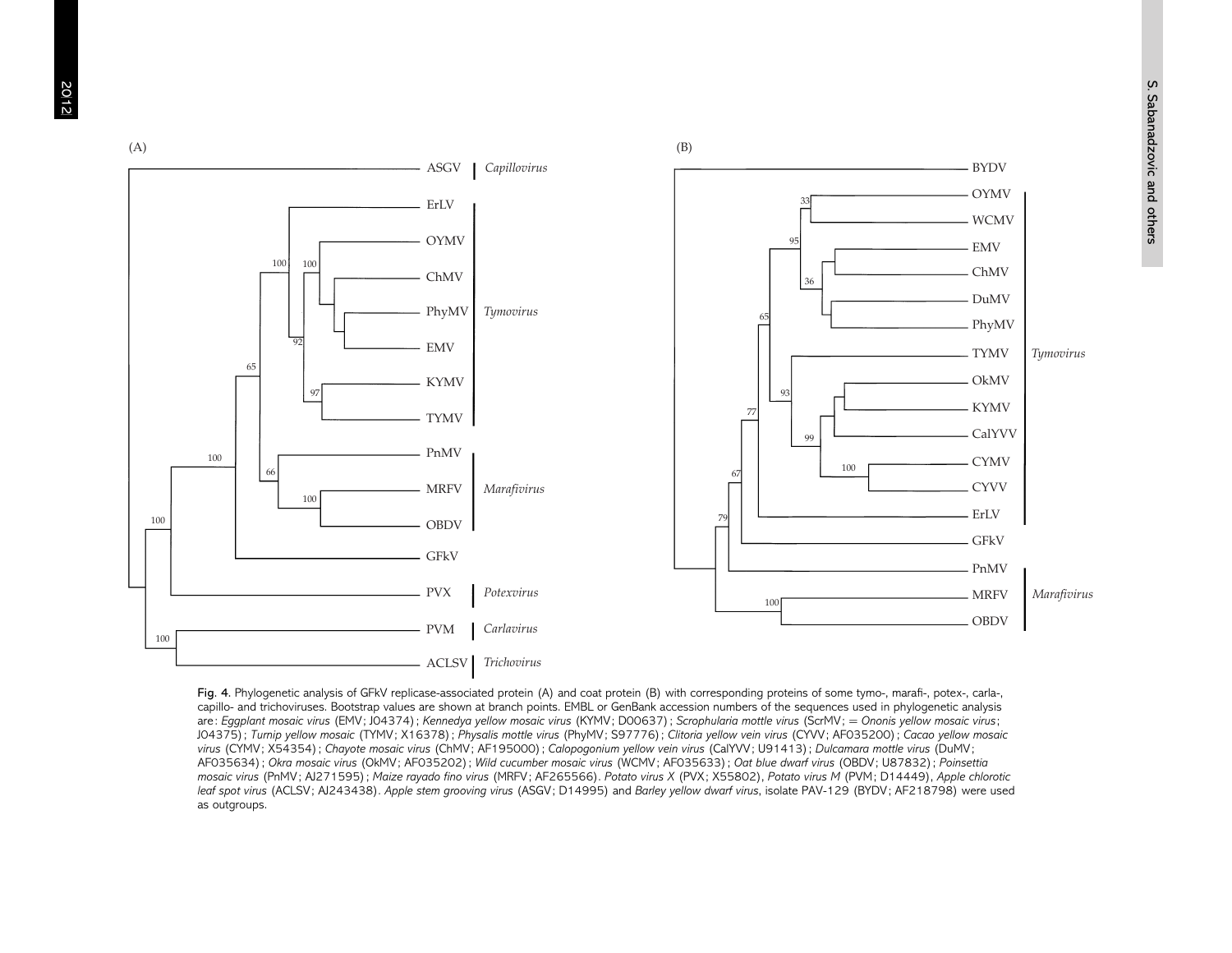with the NTPases/helicases of tymo- and marafiviruses ranged from 48% with *Physalis mottle virus* (PhyMV ; Ranjith-Kumar *et al*., 1998) to 54% with OBDV.

(iv) The highest level of identity of GFkV RP and the comparable proteins of tymo- and marafiviruses is in the putative RdRp, ranging from 59% with *Ononis yellow mosaic virus* (OYMV ; Ding *et al*., 1989) to 68% with OBDV. This is in line with the previously reported phylogenetic analysis of this region (Sabanadzovic *et al*., 2000).

A significant difference with tymo- and marafiviruses was represented by the absence from the GFkV genome of the highly conserved 16 nt long subgenomic RNA promoter referred to as the 'tymobox', located near the end of the viral replicase of all sequenced tymoviruses (Ding *et al*., 1990*a*) and marafiviruses (Edwards *et al*., 1997 ; Bradel *et al*., 2000). Further evidence of the absence of a tymobox was provided by the unsuccessful attempts to amplify this genomic region using tymobox-specific primers. An additional difference with tymoviruses was the absence from the GFkV genome of an ORF with the same size and location of ORF 2 of tymoviruses, which encodes the 'overlapping protein' (OP), a proline-rich putative movement protein (Dreher *et al*., 2000).

ORF 2 started at position 6367, ended with an opal stop codon at position 7059 and encoded a 230 aa product with a molecular mass of 24<sup>-5</sup> kDa (p24), identified as the viral capsid protein (CP). The overall degree of amino acid identity between GFkV CP and CPs of tymoviruses ranged from 23% with OYMV (Ding *et al*., 1989) to 31% with *Calopogonium yellow vein virus* (Gibbs *et al*., 1997) and *Cacao yellow mosaic virus* (Ding *et al*., 1990*b*). Identity with the coat proteins of *Poinsettia mosaic virus* (PnMV) (Bradel *et al*., 2000) and OBDV was 28 and 29%, respectively. The GFkV CP gene contained the PFQ amino acid triplet conserved in all sequenced tymoviruses and marafiviruses (Edwards *et al*., 1997 ; Hammond *et al*., 1997).

Whereas phylogenetic analysis of RP domains placed GFkV closed to OBDV than tymoviruses (Fig. 4A), analysis of CP sequences placed GFkV in a somewhat intermediate position between tymoviruses and OBDV (Fig. 4 B). This was particularly evident when the C-terminal sequences of viral CPs downstream the PFQ motif were used for analysis (not shown).

The third and fourth ORFs overlapped the CP gene towards the 3' terminus. ORF 3 started at position 6590, ended with an amber stop codon at position 7519, and encoded a 309 aa polypeptide with a molecular mass of 31±4 kDa (p31), rich in proline (33%) and serine (16%). These two amino acids were also highly represented in the putative expression product of ORF 4, with a molecular mass of 15<sup>-9</sup> kDa (p16).

Comparison of the polypeptides encoded by ORFs 3 and 4 with proteins from GenBank and EMBL showed similarity with some proline-rich proteins (i.e. extensin-like and hydroxyproline-rich glycoprotein D) and, marginally, with the putative movement protein of tymoviruses. However, the information currently available does not allow any conclusions regarding the potential involvement of these proteins in the intercellular transport of GFkV.

### **Noncoding regions**

The 5' noncoding region (5'NCR) of GFkV was 291 nt long, much longer than the comparable regions of tymoviruses of which the longest are the 5'NCR of OYMV (171 nt) and OBDV (114 nt) (Ding *et al*., 1989 ; Edwards *et al*., 1997). The GFkV 5'-terminal sequence was determined from five independent RACE–PCR-generated clones and was the same in both dG- and dA-tailed clones. All dA-tailed clones had the  $5'$  sequence  $5'$  (A)nGCACAT  $3'$ , whereas all dG-tailed clones had the sequence 5' (G)nCACAT 3'. It was concluded that the GFkV  $5'$  end is likely to have the sequence  $5'$ GCACATTAG 3'.

Analysis of the GFkV 5'NCR showed a prevalence of pyrimidines (235 nt) over purines (56 nt), suggesting that the presence of a pyrimidine-rich region may facilitate translation of the viral RP, being complementary to the sequence present near the 3' terminus (5' GGAAG 3') of wheat 18S ribosomal RNA, as hypothesized for OYMV (Ding *et al*., 1989) and PhyMV (Ranjith-Kumar *et al*., 1998). In GFkV, a sequence complementary to 18S ribosomal RNA was found at position 263–267, near the start codon of ORF 1.

The 3'NCR of GFKV RNA was shorter than that of tymoviruses (Ranjith-Kumar *et al*., 1998) and OBDV (Edwards *et al*., 1997) and consisted of 35 nt, excluding the poly(A) tail. Sequencing of four independent clones corresponding to the viral  $3'$  end revealed the presence of a  $3'$ -terminal poly(A) tract from 13 to 24 residues in length. This feature places GFkV closer to OBDV, known to have a polyadenylated 3' terminus (Edwards *et al*., 1997), than to tymoviruses, whose genome terminates with a tRNA-like structure (Dreher *et al*., 2000).

#### **Subgenomic RNAs**

Northern blot analysis showed that the top component of GFkV contains at least two subgenomic RNAs with an estimated size of ca. 1300 and 1000 nt, respectively, whereas the bottom fraction contained both genomic and subgenomic RNAs (Fig. 5). The presence of subgenomic RNA in purified virus preparations has been reported for tymoviruses and marafiviruses (Bradel *et al*., 2000).

Thus, GFkV resembles members of the *Tymovirus* and *Marafivirus* genera in particle structure and outward appearance, physico-chemical and hydrodynamic properties, and partially in intracellular behaviour (Castellano & Martelli, 1984 ; Boulila *et al*., 1990 ; Dreher *et al*., 2000 ; Edwards, 2000). In addition, its RP and CP are phylogenetically related, though to different extents, to representatives of both genera (see also Sabanadzovic *et al*., 2000). By contrast, there are a number of biological and molecular traits that separate GFkV from members of the above two genera. Differences with tymo-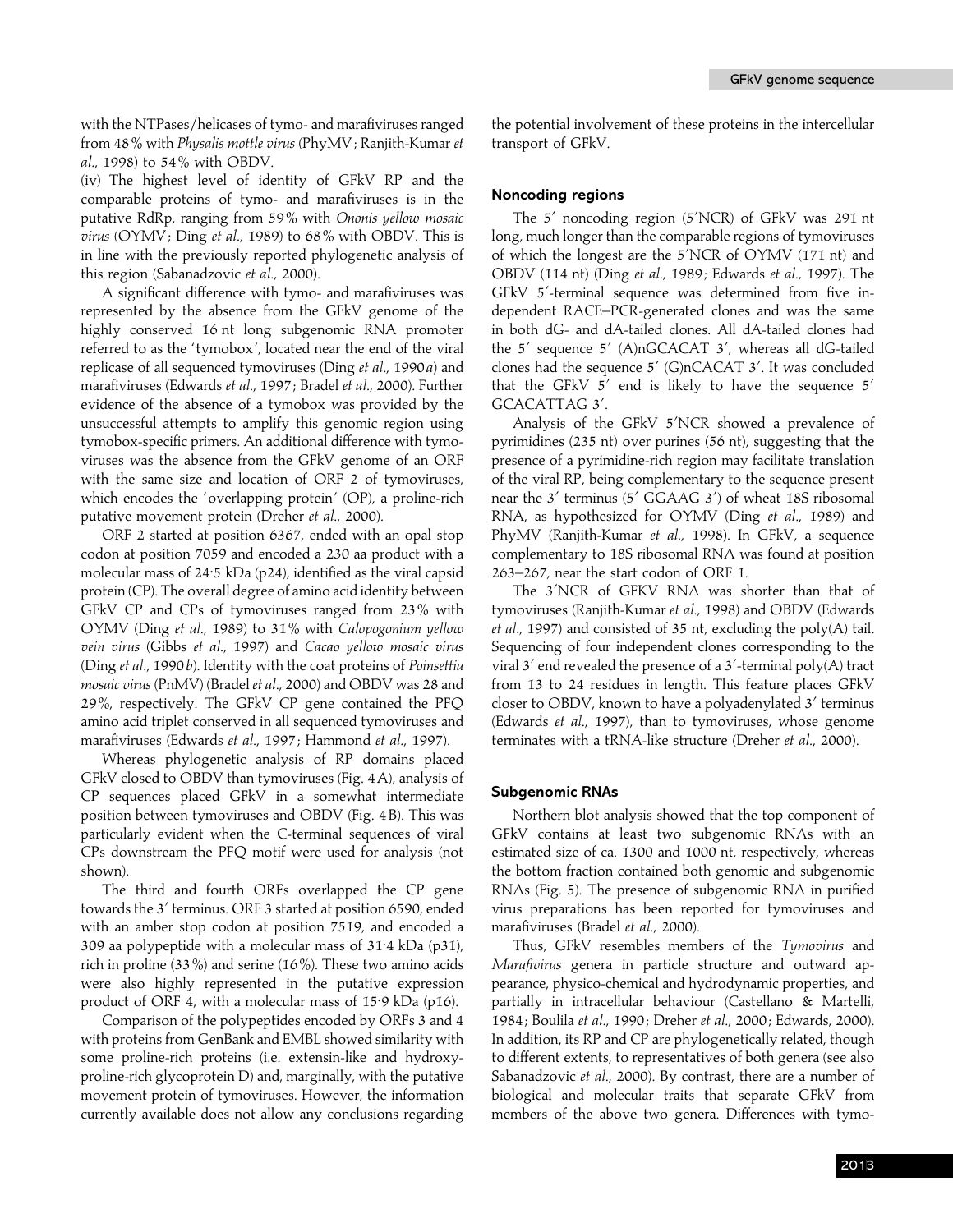

Fig. 5. Northern blot hybridization of nucleic acids extracted from purified viral preparations. The presence of at least two subgenomic RNAs (sgRNAs) is evident in the top and bottom fractions. The bottom fraction contains also GFkV genomic RNA (gRNA).

viruses lie in restriction of GFkV to the phloem, lack of mechanical transmissibility and of a known vector, cytopathology (vesiculation affects mitochondria rather than chloroplasts), genome size (7±5 kb versus 6±3 kb), CP size (28 kDa versus 20 kDa), genome organization, localization and number (4 versus 3) of ORFs, and type of  $3'$ -terminal structure [poly(A) tail versus tRNA-like structure].

Differences with marafiviruses reside in the lack of a known vector, natural host range (*Vitis* versus *Gramineae*), cytopathology (marafiviruses apparently do not induce organellar vesiculation), genome size (7.5 kb versus 6.5 kb), number and size of CP subunits (one with a molecular mass of 28 kDa versus two with molecular masses of 24 and 21 kDa, respectively), genome organization and number of ORFs (4 versus 2). Thus, the general biology and molecular properties of GFkV do not fit those characterizing either the genus *Tymovirus* or the genus *Marafivirus*. The differences are significant enough to support the notion that GFkV should be the representative of a diverse new genus in the *Tymovirus* lineage (Koonin & Dolja, 1993).

The authors wish to thank Dr R. W. Hammond, ARS-USDA, Beltsville, MD, USA, for providing the sequence of *Maize rayado fino virus* prior to publication.

#### **References**

**Altschul, S. F., Stephen, F., Gish, W., Miller, W., Myers, E. W. & Lipman, D. J. (1990).** Basic local alignment search tool. *Journal of Molecular Biology* **215**, 403–410.

**Boscia, D., Martelli, G. P., Savino, V. & Castellano, M. A. (1991).** Identification of the agent of grapevine fleck disease. *Vitis* **30**, 97–105.

**Boscia, D., Elicio, V., Savino, V. & Martelli, G. P. (1995).** Production of monoclonal antibodies to grapevine fleck virus. *Plant Pathology* **44**, 160–163.

**Boulila, M., Boscia, D., Di Terlizzi, B., Castellano, M. A., Minafra, A., Savino, V. & Martelli, G. P. (1990).** Some properties of a phloem-limited non mechanically-transmissible grapevine virus. *Journal of Phytopathology* **129**, 151–158.

**Bradel, G. B., Preil, W. & Jeske, H. (2000).** Sequence analysis and genome organization of Poinsettia mosaic virus (PnMV) reveal closer relationship to marafiviruses than to tymoviruses. *Virology* **271**, 289–297.

**Bransom, K. L. & Dreher, T. W. (1994).** Identification of the essential cysteine and histidine residues of the turnip yellow mosaic virus protease. *Virology* **198**, 148–154.

**Castellano, M. A. & Martelli, G. P. (1984).** Ultrastructure and nature of vesiculated bodies associated with isometric virus-like particles in diseases grapevines. *Journal of Ultrastructural Research* **89**, 56–64.

**Diener, T. O. & Schneider, I. R. (1968).** Virus degradation and nucleic acid release in single phenol systems. *Archives of Biochemistry and Biophysics* **124**, 401–412.

**Ding, S. W., Keese, P. & Gibbs, A. (1989).** Nucleotide sequence of the ononis yellow mosaic tymovirus genome. *Virology* **172**, 555–563.

**Ding, S. W., Howe, J., Keese, P., MacKenzie, A., Meek, D., Osorio-Keese, M., Skotnicki, M., Srifah, P., Torronen, M. & Gibbs, A. J. (1990***a***).** The tymobox, a sequence shared by most tymoviruses : its use in molecular studies of tymoviruses. *Nucleic Acids Research* **18**, 1181–1187.

**Ding, S. W., Mackenzie, A., Torronen, M. & Gibbs, A. (1990***b***).** Nucleotide sequence of the virion protein gene of cacao yellow mosaic tymovirus. *Nucleic Acids Research* **18**, 5886.

**Dreher, T. W., Haenni, A. L. & Mayo, M. A. (2000).** Genus *Tymovirus*. In *Virus Taxonomy*. *Seventh Report of the International Committee on Taxonomy of Viruses*, pp. 964–969. Edited by M. H. V. van Regenmortel, C. M. Fauquet, D. H. L. Bishop, E. B. Carstens, M. K. Estes, S. M. Lemon, J. Maniloff, M. A. Mayo, D. J. McGeoch, C. R. Pringle & R. B. Wickner. San Diego: Academic Press.

**Edwards, M. C. (2000).** Genus *Marafivirus*. In *Virus Taxonomy*. *Seventh Report of the International Committee on Taxonomy of Viruses*, pp. 769–773. Edited by M. H. V. van Regenmortel, C. M. Fauquet, D. H. L. Bishop, E. B. Carstens, M. K. Estes, S. M. Lemon, J. Maniloff, M. A. Mayo, D. J. McGeoch, C. R. Pringle & R. B. Wickner. San Diego : Academic Press.

**Edwards, M. C., Zhang, Z. & Weiland, J. J. (1997).** Oat blue dwarf marafivirus resembles the tymoviruses in sequence, genome organization, and expression strategy. *Virology* **232**, 217–229.

**Felsenstein, J. (1989).** PHYLIP–Phylogeny Inference Package, version 3.2. *Cladistics* **5**, 164–166.

**Gibbs, A. J., Mackenzie, A. M. & Abdul-Samad, N. (1997).** A tymovirus from *Calopogonium mucunoides* in Malaysia is not clitoria yellow vein tymovirus. *Archives of Virology* **142**, 1697–1702.